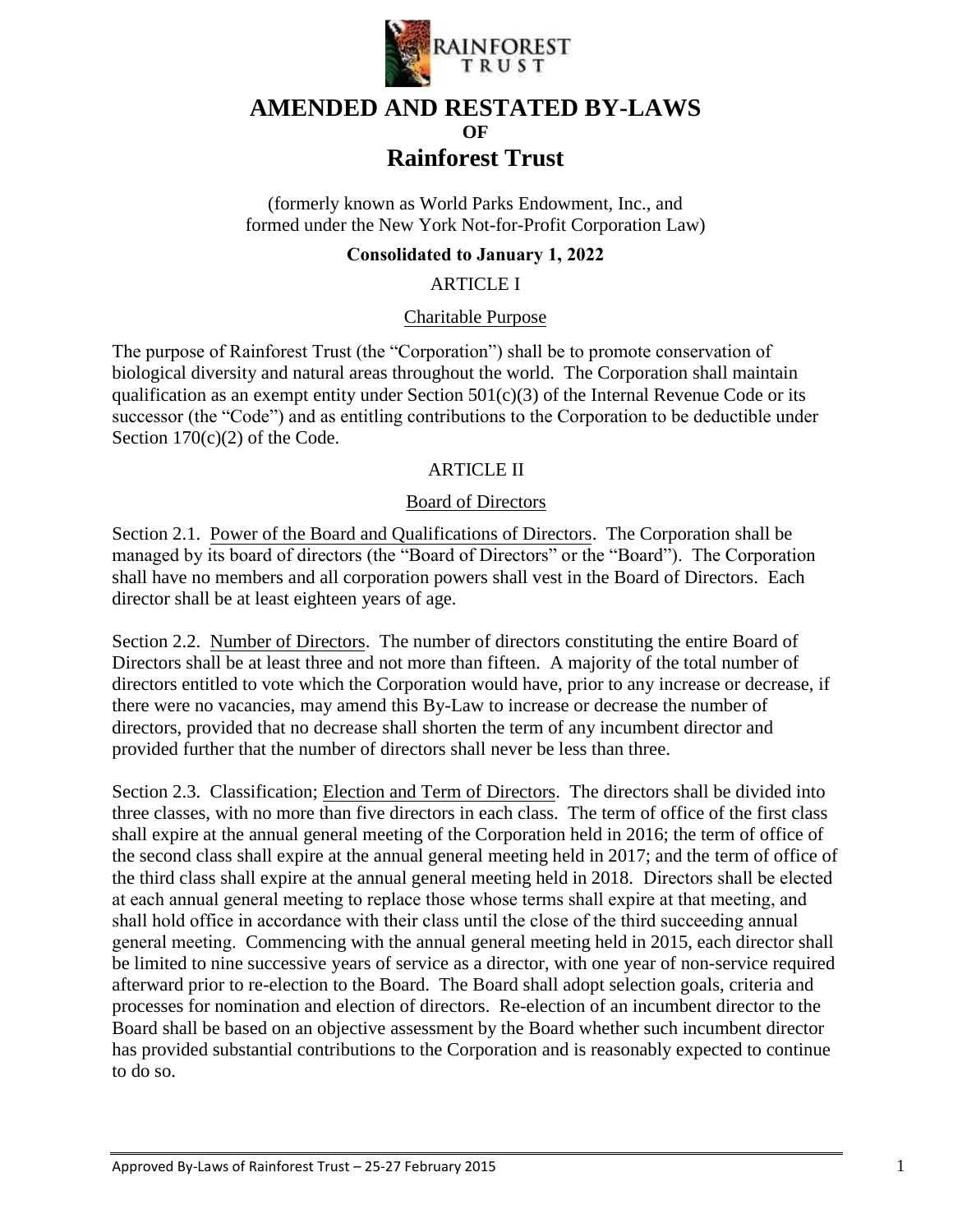

Section 2.4. Quorum of Directors and Action by the Board. Unless a greater proportion is required by law or by the certificate of incorporation of the Corporation, as amended (the "Certificate of Incorporation"), one-third of the entire Board of Directors shall constitute a quorum for the transaction of business or any specified item of business, and, except as otherwise provided by law, the majority of the directors present at the time of such vote, if a quorum is then present, shall be the act of the Board.

The Certificate of Incorporation or By-Laws may be amended to provide for a greater quorum or to provide for a greater number of directors that shall be necessary for the transaction of business or any specified item of business, provided such amendment is authorized by vote of two-thirds of the entire board.

2.5. Meetings of the Board. An annual general meeting shall be held for the election of directors (if applicable that year) and transaction of other business annually, as fixed by the Board. Regular meetings of the Board shall be held at such times as may be fixed by the Board. Special meetings of the Board may be held at any time whenever called by the Chairperson of the Board, the Vice-Chairperson of the Board, the President, the Chief Executive Officer, or any two directors.

Meetings of the Board of Directors may be held at such places within or without the State of New York as may be fixed by the Board for annual and regular meetings and in the notice of meeting for special meetings.

Notice of each meeting of the Board shall be given to each director by email no later than 72 hours (including at least two business days) prior to the meeting. Oral or telephonic notices of meetings shall not be permitted.

A notice, or waiver of notice, need not specify the purpose of any meeting of the Board of Directors.

Notice of a meeting of the Board of Directors need not be given to any director who submits a signed waiver of notice whether before or after the meeting, or who attends the meeting without protesting, either prior to or at the commencement of such meeting, the lack of notice to him.

A majority of the directors present, whether or not a quorum is present, may adjourn any meeting to another time and place. Notice of any adjournment of a meeting to another time or place shall be given in the manner described above to the directors who were not present at the time of the adjournment and, unless such time and place are announced at the meeting, to the other directors.

Section 2.6. Informal Action by Directors. Unless otherwise restricted by the Certificate of Incorporation or these By-Laws, any action required or permitted to be taken by the Board may be taken without a meeting if all directors consent in writing to the adoption of a resolution authorizing the action. The resolution and the written consents thereto by the directors shall be filed with the minutes of proceedings of the Board.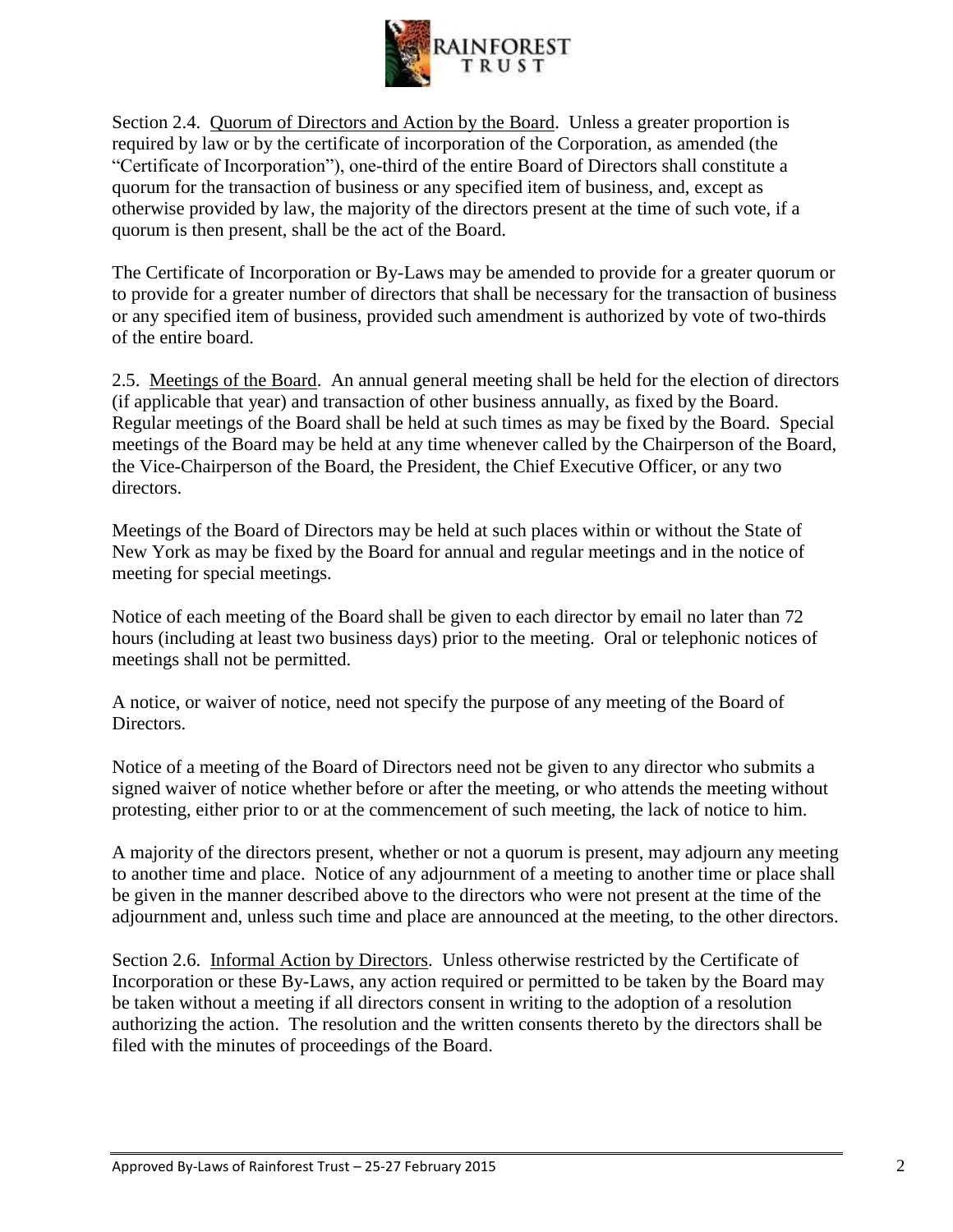

Unless otherwise restricted by the Certificate of Incorporation or these By-Laws, the directors or any committee designated by the Board may participate in a meeting of the Board or any committee, by means of conference telephone or similar communications equipment by means of which all persons participating in the meeting can hear each other at the same time, and such participation shall constitute presence in person at the meeting.

Section 2.7. Resignations. Any director of the Corporation may resign at any time by giving written notice to the Chairperson of the Board of Directors, the Secretary of the Corporation, or, if there is neither a Chairperson nor a Secretary, to the entire Board of Directors (or, if there are no other directors, to the officers of the Corporation reporting to the Board). Such resignation shall take effect at the time specified therein and, unless otherwise specified therein, no acceptance of such resignation shall be necessary to make it effective.

Section 2.8. Removal of Directors. Any one or more of the directors may be removed with or without cause by action of the Board of Directors by a majority vote of a majority of the directors then in office.

Section 2.9. Newly-created Directorships and Vacancies. Newly-created directorships, resulting from an increase in the number of directors, and vacancies, occurring in the Board of Directors for any reason, may be filled by a majority vote of a majority of the directors then in office. If there shall be less than three directors serving at any time, the directors then in office shall promptly by unanimous vote name at least such number of directors as shall be necessary to have three directors in office. A director elected to fill a vacancy shall be assigned to a class, and shall hold office until the next annual general meeting of the Corporation at which the election of directors in that class is in the regular order of business.

Section 2.10. Purchase, Sale, Mortgage or Lease of Real Property. No purchase of real property shall be made by the Corporation, and the Corporation shall not sell, mortgage or lease its real property, unless authorized by the vote of two-thirds of the entire Board of Directors.

Section 2.11. Annual Report. The Board of Directors shall direct the Chief Executive Officer of the Corporation to present at the annual meeting of the Board a report, verified by the Chairperson and Treasurer or by a majority of the directors, or certified by an independent or certified public accountant or a firm of such accountants selected by the Board, showing in detail the followings ts and liabilities, including the trust funds, of the Corporation as of the end of a

- twelve-month fiscal period terminating not more than six months prior to said meeting;
- (2) the principal changes in assets and liabilities, including trust funds, during said fiscal period:
- (3) the revenue or receipts of the Corporation, both unrestricted and restricted to particular purposes, during said fiscal period; and
- (4) the expenses or disbursements of the Corporation, for both general and restricted purposes, during said fiscal period.

The annual report shall be filed with the records of the Corporation and a copy or abstract thereof entered in the minutes of the proceedings of the annual meeting of the Board.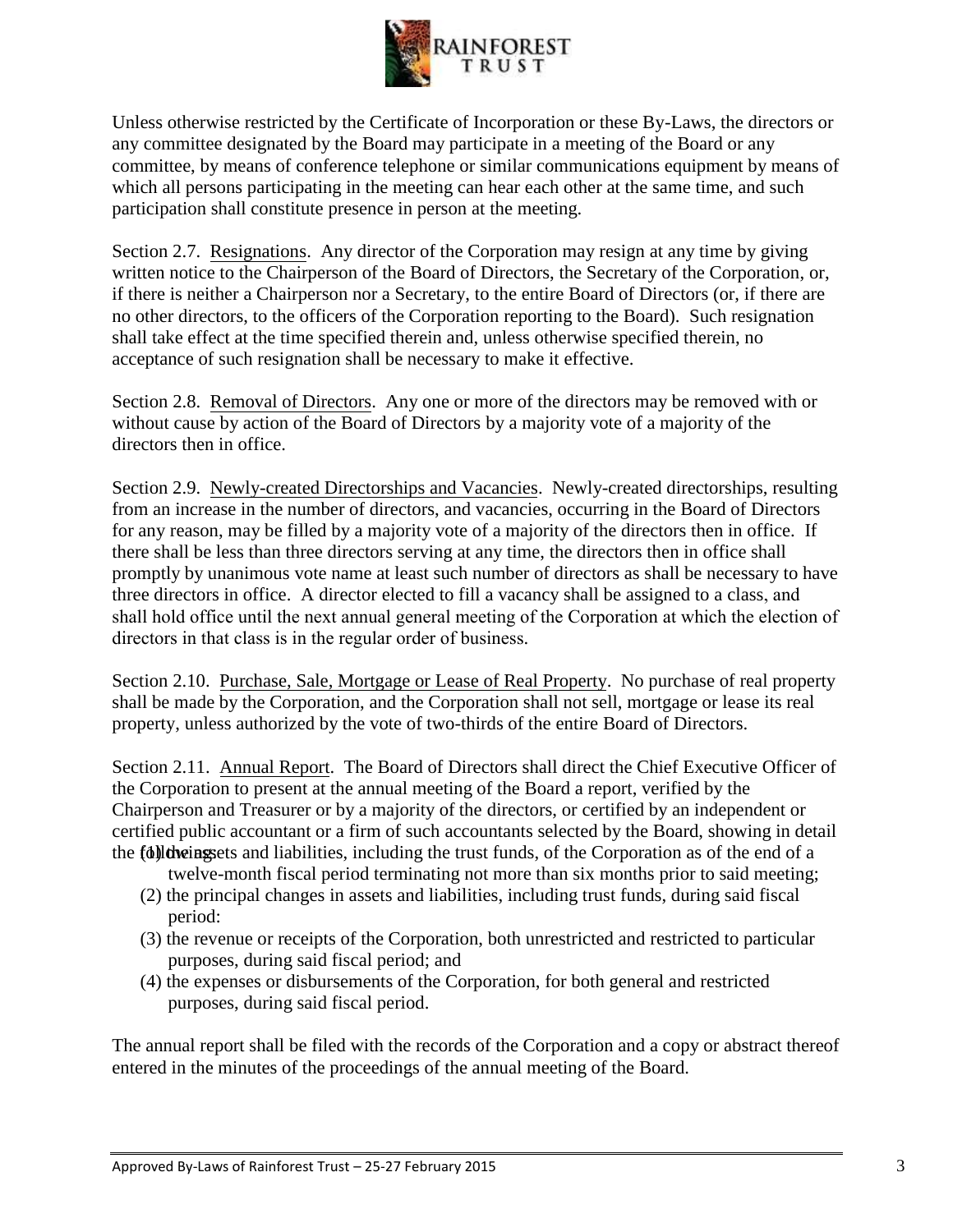

Section 2.12. Grants. The making of grants and contributions or financial assistance of any kind for the purposes of the Corporation, the Board of Directors, and in furtherance of the purposes of the Corporation, the Board of Directors shall have the power to make grants exclusively for charitable, scientific or educational purposes within the meaning of Section  $501(c)(3)$  of the Code.

The Board of Directors shall review all requests from other organizations for grants. The Board of Directors shall in addition require that all grantees furnish a periodic accounting to show that the funds were expended for the purposes which were approved by the Board of Directors and shall establish such further procedures as shall be necessary or appropriate to monitor and to ensure the compliance by such grantees with the stated purposes of the grant in question.

After the Board of Directors has approved a grant to another organization for a specific project or purpose, the Corporation may solicit funds for the grant to the specifically approved organization provided that the Board of Directors shall at all times retain the right to withdraw approval of the grant and use the funds for other charitable, scientific or educational purposes for which the funds were requested.

The powers and obligations of the Board of Directors with respect to grants shall be delegable by the Board of Directors to the Executive Committee or another committee of the Board of Directors specifically designated for such purposes.

Section 2.13. Compensation. Directors shall not receive compensation for their service as directors.

## ARTICLE III

## **Committees**

Section 3.1. Executive Committee and Other Standing Committees. The Board of Directors, by resolution adopted by a majority vote of a majority of the directors, may designate from among its members an Executive Committee and other standing committees, each consisting of three or more directors, and each of which, to the extent provided in the resolution, shall have all the authority of the Board, except that no such committee shall have authority as to the following matters:

- (1) the submission to members of any action requiring members' approval by law;
- (2) the filling vacancies in the Board of Directors or in any committee;
- (3) the fixing of compensation (if any) of the directors for serving on the Board or on any committee;(4) the amendment or repeal of any of these By-Laws or the Certificate of Incorporation or the adoption of a new By-Laws or Certificate of Incorporation;
- (5) the amendment or repeal of any resolution of the Board which by its terms cannot be amended or repealed; or
- (6) the removal of directors.

The Board may designate one or more directors as alternate members of any standing committee who may replace any absent member or members at any meeting of such committee.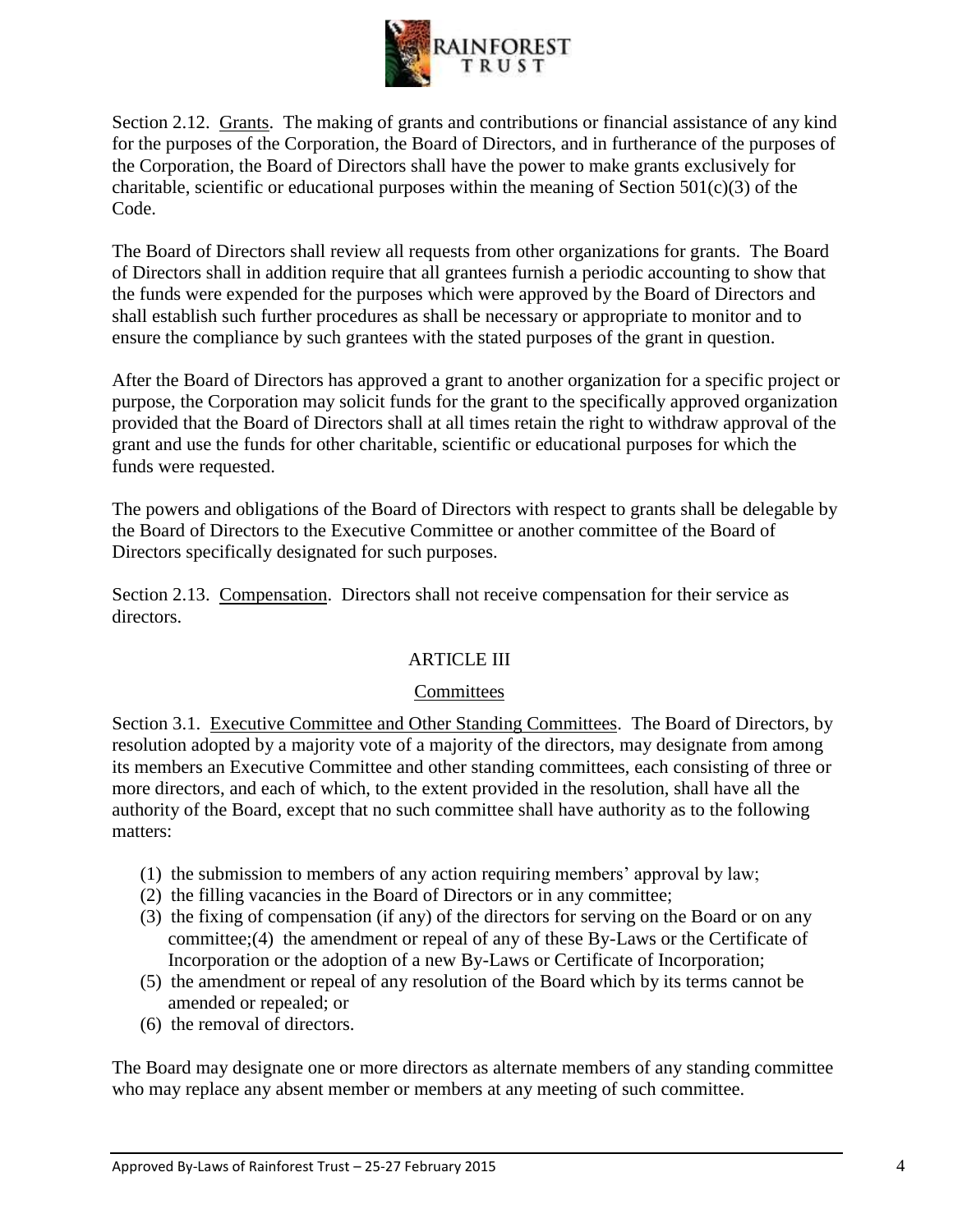

Section 3.2. Additional Special Committees. The Board of Directors may create such additional special committees as it deems desirable, each consisting of three or more directors with the members and chairperson thereof to be appointed by the Chairperson of the Board, with the consent of the Board. Such special committees shall have only the powers specifically delegated to them by the Board and in no case shall have the powers which are not authorized for standing committees.

Section 3.3. Committees Other Than Standing or Special. Committees of the Board shall be committees of the Corporation. Such committees may be elected or appointed in the same manner as officers of the Corporation. Provisions of these By-Laws and the Not-for-Profit Corporation Law applicable to officers generally shall apply to members of such committees.

Section 3.4. Committee Rules. Except as otherwise specified in these By-Laws or unless the Board of Directors otherwise provides, each committee designated by the Board may make, alter and repeal rules for the conduct of its business. In the absence of a contrary provision by the Board of Directors, a majority of the entire authorized number of members of each committee shall constitute a quorum for the transaction of business, the vote of a majority of the members present at a meeting at the time of such vote if a quorum is then present shall be the act of such committee, and each committee shall otherwise conduct its business in the same manner as the Board of Directors conducts its business under Article I of these By-Laws. Unless otherwise restricted by the Certificate of Incorporation or these By-Laws, an action required or permitted to be taken by such committee may be taken without a meeting if all members of such committee consent in writing to the adoption of a resolution authorizing the action. The resolution and the written consent thereto by the members of the committee shall be filed with the minutes of the proceedings of such committee.

Section 3.5. Service of Committees. Each committee of the Board shall serve at the pleasure of the Board. The designation of any such committee and the delegation thereto of authority shall not alone relieve any director of such director's duty under the law to the Corporation.

Section 3.6. Advisory Council. The Board of Directors may establish, and appoint persons (other than directors of the Corporation) to an Advisory Council. Members of the Advisory Council shall serve at the pleasure of the Board and shall provide advice to the Board, the Corporation and its officers and employees as the Board may specify. Up to five Advisory Council members may serve on each committee of the Board; provided that each such committee also consists of at least three Board members, one of whom shall be the chairperson of such committee. The President and Chief Executive Officer shall nominate Advisory Council members to the Board for consideration. The Board shall designate further rules and processes applying to the Advisory Council, including their selection, appointment and removal, their function, and their participation in Board and committee meetings.

Section 3.7. Committee Service. If a member of any committee of the Board ceases to be either a Board member or an Advisory Council member, such person shall also then cease to be a member of such committee of the Board.

## ARTICLE IV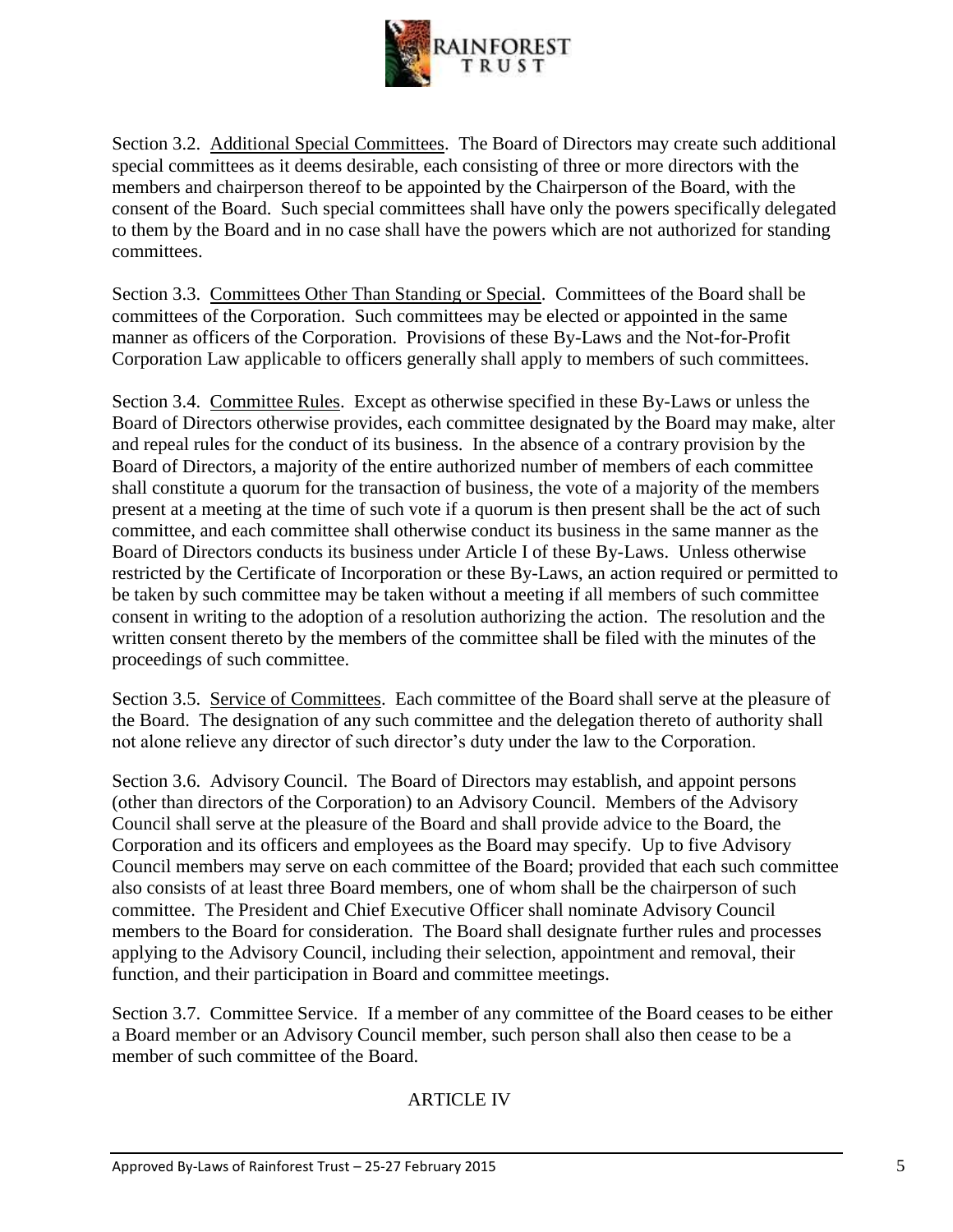

## **OFFICERS**

4.1. Officers. The Board of Directors shall elect or appoint a Chairperson of the Board, a Vice-Chairperson of the Board, a Secretary and a Treasurer, from among its members. The Board shall also elect or appoint a Chief Executive Officer, and may also elect or appoint a President and one or more Vice-Presidents, Assistant Secretaries, Assistant Treasurers and other officers of the organization, and may give any of them such further designation or alternate titles it considers desirable. Any two or more offices may be held by the same person except the office of Chairperson and Secretary. The Board may require any officer to give security for the faithful performance of such officer's duties.

Section 4.2. Term of Office and Removal. Each officer shall hold office for the term for which such officer is elected or appointed and until such officer's successor has been elected and qualified. All officers shall be elected or appointed annually. Any officer may be removed by the Board of Directors with or without cause at any time. Removal of an officer without cause shall be without prejudice to such officer's contract rights, if any, and the election or appointment of an officer shall not itself create contract rights.

Section 4.3. Chairperson. The Chairperson of the Board shall preside at all meetings of the Board of Directors.

Section 4.4. Vice-Chairperson. The Vice-Chairperson of the Board shall preside at all meetings of the Board of Directors in the absence of the Chairperson and shall perform the duties of the Chairperson if and when the Corporation has no Chairperson.

Section 4.5. Secretary; Treasurer. The Secretary shall keep the minutes of the meeting of the Board of Directors in appropriate minute books, and, in general, shall perform the duties incident to such office and such other duties as may be assigned, from time to time, to him or her by the Board of Directors or as may be provided by law. The Treasurer shall have general responsibility for the financial accounts and condition of the Corporation and shall perform the duties incident to such office and such other duties as may be assigned, from time to time, to him or her by the Board of Directors or as may be provided by law.

Section 4.6. Chief Executive Officer. The Chief Executive Officer shall: (1) control the programs and administration of the Corporation, subject to the direction of the Board of Directors; (2) present at each Annual Meeting of the Corporation a report of the condition of the business of the Corporation; and (3) appoint and remove, employ and discharge, and fix the compensation of all servants, agents, employees and clerks of the Corporation, other than officers appointed directly by the Board of Directors.

Section 4.7. Other Officers. The other officers, if any, of the Corporation shall have such powers and duties in the management of the Corporation as shall be stated in a resolution of the Board of Directors which is not inconsistent with these by-laws and, to the extent not so stated, as generally pertain to their respective offices, subject to the control of the Board. The Board may require any officer, agent or employee to give security for the faithful performance of his or her duties.